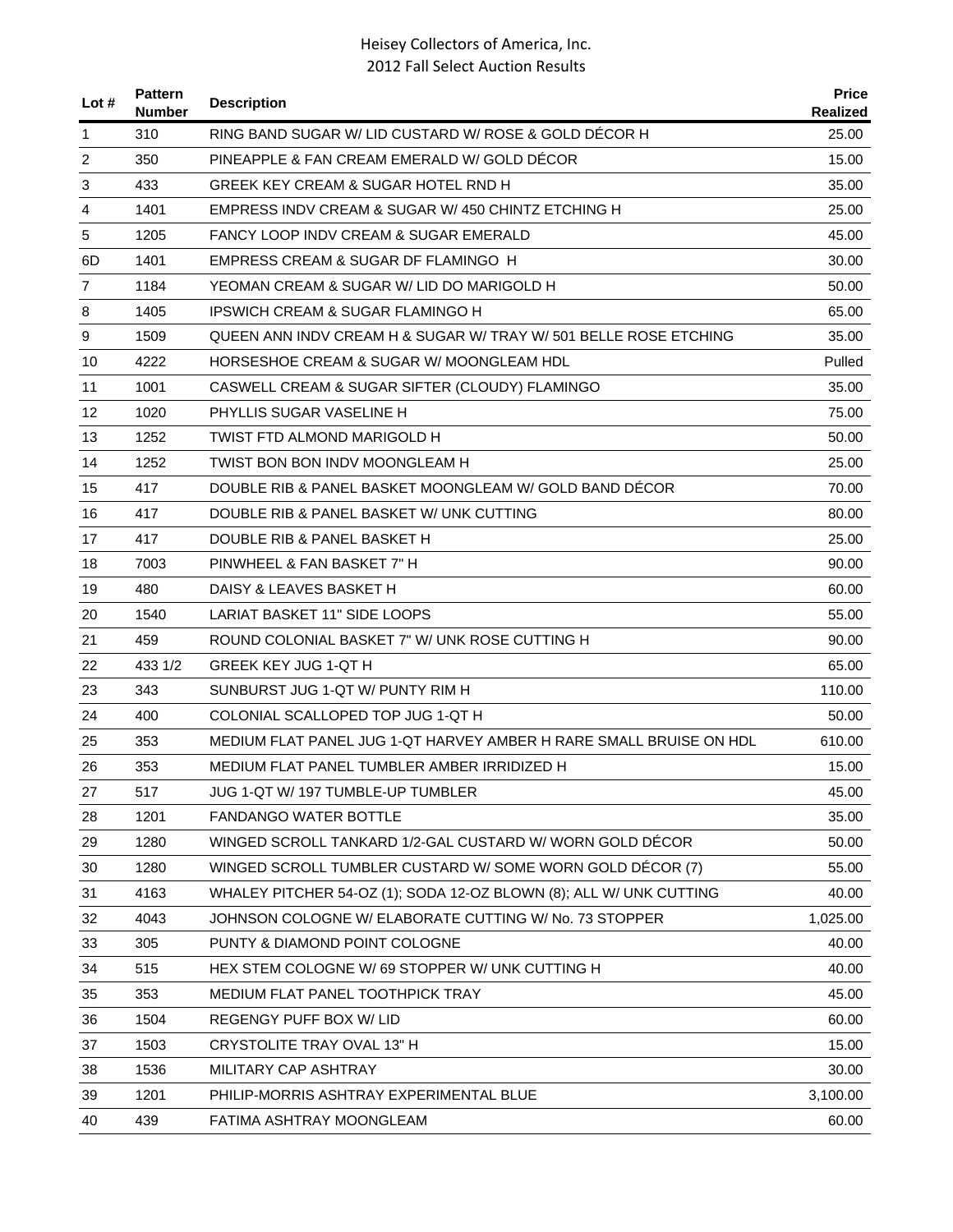| Lot # | <b>Pattern</b><br><b>Number</b> | <b>Description</b>                                               | <b>Price</b><br>Realized |
|-------|---------------------------------|------------------------------------------------------------------|--------------------------|
| 41    | 1425                            | VICTORIAN ASHTRAY / MATCH HOLDER H                               | 45.00                    |
| 42    | 357                             | DUCK ASHTRAY FLAMINGO H                                          | 65.00                    |
| 43    | 1550                            | <b>FISH MATCH HOLDER</b>                                         | 80.00                    |
| 44    | 465                             | RECESSED PANEL COMPORT 9" H                                      | 55.00                    |
| 45    | 1205                            | <b>FANCY LOOP COMPORT 8"</b>                                     | 95.00                    |
| 46    | 8037                            | FLUTED DIAMOND COMPORT 8" OVAL H                                 | 35.00                    |
| 47    | 160                             | LOCKET ON CHAIN COMPORT 8" FTD                                   | 20.00                    |
| 48    | 1255                            | PINEAPPLE & FAN COMPORT 8" GOLD DÉCOR                            | 150.00                   |
| 49    | 300                             | PEERLESS JELLY FTD FLARED 5" H                                   | 15.00                    |
| 50    | 3350                            | WABASH GOBLET 10-OZ W/ 439 PIED PIPER ETCHING H (4)              | 15.00                    |
| 51    | 3350                            | WABASH ICE TEA HDLD 12-OZ W/ 439 PIED PIPER ETCHING H            | 20.00                    |
| 52    | 3355                            | FAIRACRE GOBLET MOONGLEAM STEM & FOOT (4)                        | 45.00                    |
| 53    | 3394                            | SAXONY GOBLET SHORT 12-OZ SAHARA (2)                             | 30.00                    |
| 54    | 3357                            | KING ARTHUR WINE 4-OZ FLAMINGO H (3)                             | 40.00                    |
| 55    | 1540                            | LARIAT JUICE W/ 980 MOONGLO CUTTING H (4)                        | 40.00                    |
| 56    | 1405                            | <b>IPSWICH SHERBET MOONGLEAM H (4)</b>                           | 80.00                    |
| 57    | 433                             | GREEK KEY BUTTER W/ COVER GOLD DÉCOR H                           | 35.00                    |
| 58    | 433                             | <b>GREEK KEY BUTTER W/ COVER H</b>                               | 40.00                    |
| 59    | 1280                            | WINGED SCROLL BUTTER W/ COVER CUSTARD W/ WORN GOLD DECOR         | 65.00                    |
| 60    | 1425                            | VICTORIAN BUTTER W/ COVER 1/4-LB H                               | 30.00                    |
| 61    | 1295                            | BEADED SWAG TABLE CREAM & SUGAR W/ LID W/ WORN GOLD DÉCOR        | 15.00                    |
| 62    | 1295                            | BEADED SWAG BUTTER W/ COVER W/ WORN GOLD DÉCOR                   | 15.00                    |
| 63    | 473                             | NARROW FLUTE W/ RIM SQUARE NAPPY 8" (1) H; SQUARE NAPPY 4" H (6) | 85.00                    |
| 64    | 427                             | DAISY & LEAVES NAPPY 9 1/2" SHALLOW H                            | 55.00                    |
| 65    | 1225/109                        | COMPORT PETTICOAT DOLPHIN FLAMINGO H                             | 95.00                    |
| 66    | 2                               | <b>CLYDESDALE</b>                                                | 260.00                   |
| 67    | 1550                            | <b>FISH CANDLESTICK</b>                                          | 80.00                    |
| 68    | 1557                            | ROOSTER VASE                                                     | 20.00                    |
| 69    | 12                              | <b>MALLARD WINGS UP</b>                                          | 65.00                    |
| 70    | 11                              | <b>MALLARD WINGS HALF</b>                                        | 100.00                   |
| 71    | $\mathbf{1}$                    | POUTER PIDGEON                                                   | 370.00                   |
| 72    | 1541                            | <b>SCOTTY</b>                                                    | 180.00                   |
| 73    | 1540                            | PLUG HORSE                                                       | 70.00                    |
| 74    | 1527                            | <b>COLT KICKING</b>                                              | 95.00                    |
| 75    | 1405                            | IPSWICH CENTERPIECE CANDLE VASE W/ INSERTS H (PR)                | 70.00                    |
| 76    | 1540                            | LARIAT HURRICANE LAMP W/ GLOBE W/ CHARLTON ROSE DÉCOR H          | 80.00                    |
| 77    | 1540                            | LARIAT HURRICANE LAMP W/ GLOBE W/ CHARLTON ROSE DÉCOR H          | 90.00                    |
| 78    | 7025                            | TRICORN CANDLESTICK 3-LITE FLAMINGO H (PR)                       | 150.00                   |
| 79    | 21                              | ARISTOCRAT CANDLESTICK W/ UNK CUTTING H (PR)                     | 30.00                    |
| 80    | 1401                            | EMPRESS CANDLESTICK 1-LITE SAHARA (PR)                           | 65.00                    |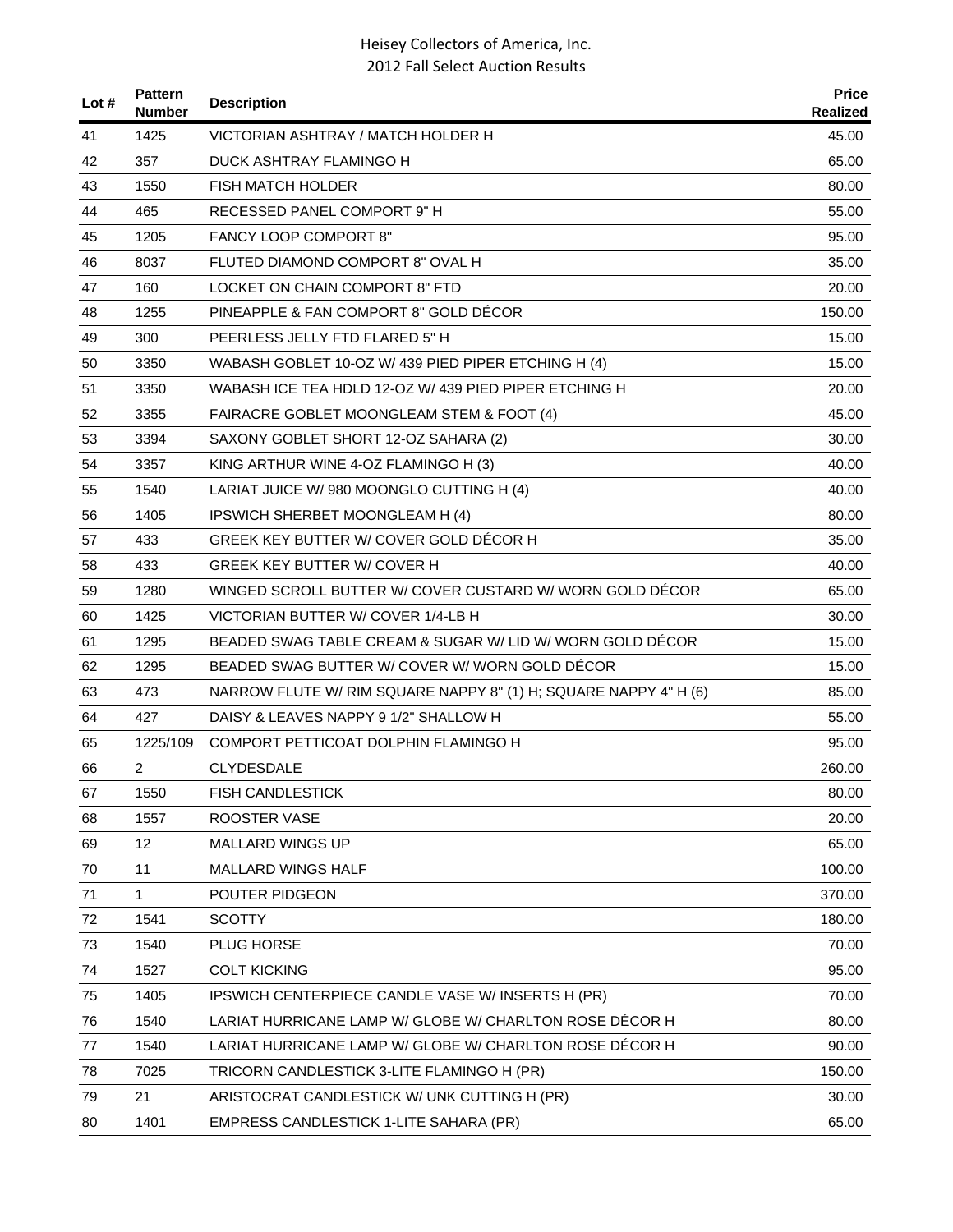| Lot # | <b>Pattern</b><br><b>Number</b> | <b>Description</b>                                                            | <b>Price</b><br><b>Realized</b> |
|-------|---------------------------------|-------------------------------------------------------------------------------|---------------------------------|
| 81    | 1513                            | BAROQUE CANDELABRA 2-LITE W/ BOBECHES & PRISMS (PR)                           | 70.00                           |
| 82    | 1567                            | PLANTATION CANDLEBLOCK (PR)                                                   | 80.00                           |
| 83    | 1404                            | OLD SANDWICH CANDLESTICK COBALT H                                             | 130.00                          |
| 84    | 1401                            | <b>EMPRESS CANDLESTICK 3-TOE H</b>                                            | 55.00                           |
| 85    | 1404                            | OLD SANDWICH CANDLESTICK SAHARA H (PR)                                        | 80.00                           |
| 86    | 301                             | OLD WILLIAMSBURG HURRICANE LAMP 2-LITE W/ SHADES SHORT BASE W/ HEISEYE        | 750.00                          |
| 87    | 109                             | PETTICOAT DOLPHIN CANDLESTICK MOONGLEAM (PR)                                  | 210.00                          |
| 88    | 4057                            | CECELIA VASE 10 1/2" W/ 507 ORCHID ETCHING                                    | 170.00                          |
| 89    | 4157                            | STEELE ROSE BOWL W/ RUFFLED RIM W/ OPTIC OPAQUE RED-TO-GOLD                   | 3,200.00                        |
| 90    | 5012                            | URN BUD VASE 10" W/ 515 HEISEY ROSE ETCHING                                   | 50.00                           |
| 91    | 1473                            | BUTTRESS CENTERPIECE MEDIUM FROSTED H                                         | 35.00                           |
| 92    | 1473                            | BUTTRESS CENTERPIECE CORNER H                                                 | 25.00                           |
| 93    | 4231                            | FAVOR VASE SAHARA                                                             | 80.00                           |
| 94    | 4231                            | <b>FAVOR VASE COBALT</b>                                                      | 110.00                          |
| 95    | 353                             | MEDIUM FLAT PANEL MARMALADE W/LID H                                           | 20.00                           |
| 96    | 1183                            | REVERE HORSERADISH JAR W/LID W/UNK CUTTING H                                  | 20.00                           |
| 97    | 341                             | PURITAN PICKLE JAR W/ WORN GOLD DECOR H                                       | 20.00                           |
| 98    | 1503                            | CRYSTOLITE JAM JAR W/ COVER & No.7 MAYO LADLE (3-PCS)                         | 60.00                           |
| 99    | $\mathbf{1}$                    | SPOON MUSTARD H                                                               | 30.00                           |
| 100   | 1170                            | PLEAT & PANEL CRUET MOONGLEAM                                                 | 30.00                           |
| 101   | 354                             | WIDE FLAT PANEL LAVENDAR JAR FTD 2 1/2-OZ H                                   | 40.00                           |
| 102   | 353                             | MEDIUM FLAT PANEL TOOTHBRUSH HOLDER H                                         | 55.00                           |
| 103   | 1425 1/2                        | VICTORIAN CONDIMENT TRAY SET: TRAY H (1); MUSTARD & COVER H (1) SALT (1); PEF | 85.00                           |
| 104   | 3335                            | LADY LEG GOBLET 8-OZ W/ UNK CUTTING H                                         | 15.00                           |
| 105   | 3389                            | DUQUESNE GOBLET 9-OZ W/832 CONTINENTAL CUTTING                                | 15.00                           |
| 106   | 3370                            | AFRICAN GOBLET FLAMINGO                                                       | 15.00                           |
| 107   | 3359                            | PLATEAU GOBLET FLAMINGO                                                       | 35.00                           |
| 108   | 3390                            | CARCASSONNE GOBLET TALL FLAMINGO                                              | 15.00                           |
| 109   | 3360                            | PENN CHARTER GOBLET FLAMINGO H                                                | 15.00                           |
| 110   | 4069                            | RIDGELEIGH GOBLET W/ UNK CUTTING                                              | 75.00                           |
| 111   | 3335                            | LADY LEG GOBLET W/9001 TREFOIL ETCHING H (BUBBLE IN BOWL) (1); GOBLET 8-OZ    | 15.00                           |
| 112   | 3350                            | WABASH PARFAIT W/ 9001 TREFOIL ETCHING H (6)                                  | 15.00                           |
| 113   | 335                             | PRINCE OF WALES PLUMES PUNCH BOWL 14" W/ BASE; PUNCH CUP H (18)               | 500.00                          |
| 114   | 11                              | LADLE PUNCH                                                                   | 50.00                           |
| 115   | 350                             | PINWHEEL & FAN PUNCH CUP MOONGLEAM H                                          | 15.00                           |
| 116   | 4027                            | CHRISTOS DECANTER W/467 TALLY HO ETCHING                                      | 60.00                           |
| 117   | 367                             | PRISM BAND DECANTER 1-PINT FLAMINGO H                                         | 120.00                          |
| 118   | 300 1/2                         | PEERLESS BAR FLARED FLAMINGO H                                                | 35.00                           |
| 119   | 300 1/2                         | PEERLESS BAR FLARED FLAMINGO H                                                | 20.00                           |
| 120   | 300 1/2                         | PEERLESS BAR FLARED FLAMINGO H                                                | 45.00                           |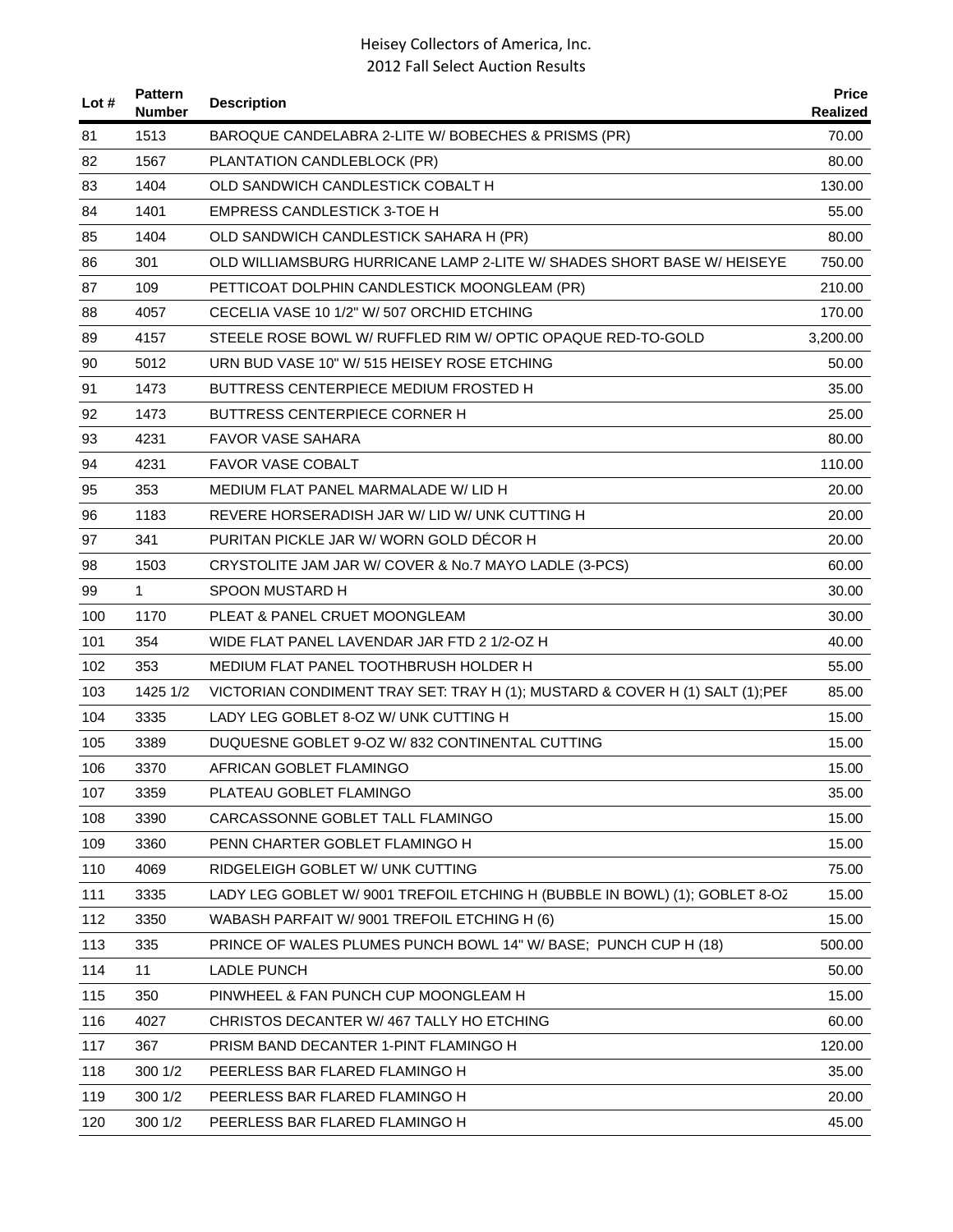| Lot $#$ | <b>Pattern</b><br>Number | <b>Description</b>                                                         | <b>Price</b><br><b>Realized</b> |
|---------|--------------------------|----------------------------------------------------------------------------|---------------------------------|
| 121     | 3001/2                   | PEERLESS BAR FLARED FLAMINGO H                                             | 30.00                           |
| 122     | 300 1/2                  | PEERLESS BAR FLARED FLAMINGO H                                             | 45.00                           |
| 123     | 3001/2                   | PEERLESS BAR FLARED FLAMINGO H                                             | 45.00                           |
| 124     | 4036                     | MARSHALL COCKTAIL SHAKER W/ UNK DUCK CUTTING                               | 25.00                           |
| 125     | 4225                     | COBEL COCKTAIL SHAKER W/980 MOONGLO CUTTING                                | 50.00                           |
| 126     | 5060                     | WASHINGTON SQUARE COCKTAIL SHAKER                                          | 50.00                           |
| 127     | 4035                     | BETHEL DECANTER W/812 SWEET BRIAR CUTTING                                  | 75.00                           |
| 128     | 1404                     | OLD SANDWICH DECANTER 1-PINT                                               | 55.00                           |
| 129     | 1404                     | OLD SANDWICH PILSNERS 8-OZ H (5)                                           | 110.00                          |
| 130     | 3405                     | ALIBI COCKTAIL W/ 455 SPORTSMAN ETCHING                                    | 25.00                           |
| 131     | 3480                     | KOORS COCKTAIL FTD DO 3-OZ FLAMINGO (4)                                    | 60.00                           |
| 132     | 3480                     | KOORS COCKTAIL FTD SWIRL OPTIC 3-OZ FLAMINGO                               | 50.00                           |
| 133     | 394                      | NARROW FLUTE SODA 4-OZ HDLD ENAMEL & GOLD DÉCOR H (4)                      | 50.00                           |
| 134     | 1201                     | FANDANGO PLATE 7 1/2"                                                      | 55.00                           |
| 135     | 1483                     | STANHOPE PLATE 8" W/ 494 SWINGTIME ETCHING (6)                             | 20.00                           |
| 136D    | 1184                     | YEOMAN LUNCHEON SET: PLATE 8" (10); CUP & SAUCER (4 SETS); ALL W/ UNKCATTA | 55.00                           |
| 137     | 1540                     | LARIAT CUP W/ UNK FANCY CUTTING                                            | 15.00                           |
| 138     | 1401                     | EMPRESS PLATE SQUARE 7" COBALT H                                           | 80.00                           |
| 139     | 1495                     | FERN JELLY 6" HDLD ZIRCON                                                  | 55.00                           |
| 140     | 1506                     | PROVINCIAL MAYO HDLD LIMELIGHT H                                           | 55.00                           |
| 141     | 465                      | RECESSED PANEL CANDY JAR W/ LID 3-LB W/ UNK CUTTING H (PR)                 | 625.00                          |
| 142     | 465                      | RECESSED PANEL CANDY JAR W/ LID 1-LB W/ UNK CUTTING H                      | 75.00                           |
| 143     | 465                      | RECESSED PANEL CANDY JAR 1/2-LB W/ UNK CUTTING                             | 160.00                          |
| 144     | 1509                     | QUEEN ANN SOCIAL HOUR TRAY W/ 941 BARCELONA CUTTING                        | 20.00                           |
| 145     | 1280                     | WINGED SCROLL MOLASSES EMERALD                                             | 200.00                          |
| 146     | 1255                     | PINEAPPLE & FAN MOLASSES 14-OZ W/ RE-SILVERED TOP                          | 35.00                           |
| 147     | 300                      | PEERLESS SYRUP HOTEL W/ ORIGINAL LID                                       | 25.00                           |
| 148     | 1252                     | TWIST CREAM SOUP W/ LIGHTNING HDL MARIGOLD H                               | 50.00                           |
| 149     | 1401                     | <b>EMPRESS PLATE 8" SQUARE TANGERINE H</b>                                 | 70.00                           |
| 150     | 1401                     | EMPRESS PLATE 7" SQUARE TANGERINE H                                        | 55.00                           |
| 151     | 1401                     | <b>EMPRESS PLATE 6" SQUARE TANGERINE H</b>                                 | 45.00                           |
| 152     | 3389                     | DUQUESNE PARFAIT 5-OZ TANGERINE                                            | 60.00                           |
| 153     | 3389                     | DUQUESNE BELL MADE FROM COCKTAIL TANGERINE                                 | 55.00                           |
| 154     | 3389                     | DUQUESNE SAUCER CHAMPAGNE 5-OZ W/932 EVERGLADE CUTTING                     | 15.00                           |
| 155     | 3480                     | KOORS SODA 8 1/2-OZ FLAMINGO                                               | 15.00                           |
| 156     | 4083                     | STANHOPE ICE TEA ZIRCON FOOT & BOWL                                        | 50.00                           |
| 157D    | 5057                     | SUEZ OYSTER COCKTAIL 3-OZ W/ SULTANA STEM H                                | 15.00                           |
| 158     | 3416                     | BARBARA FRITCHIE GOBLET W/799 MANHATTAN CUTTING H (5)                      | 30.00                           |
| 159     | 3416                     | BARBARA FRITCHIE WINE W/ 799 MANHATTAN CUTTING H (6)                       | 50.00                           |
| 160     | 3416                     | BARBARA FRITCHIE BRANDY 3/4-OZ W/ 799 MANHATTAN CUTTING H                  | 55.00                           |